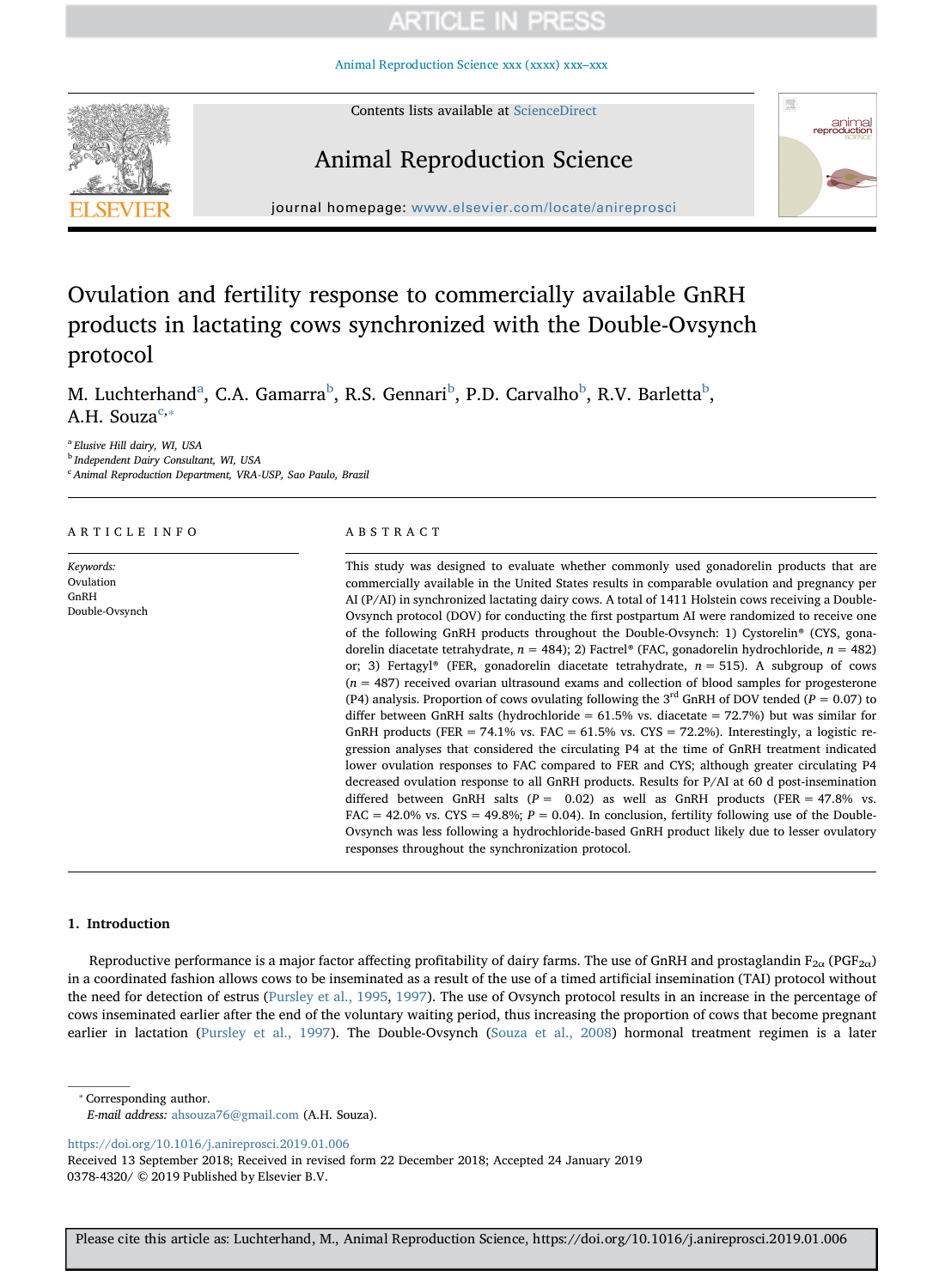development of the original Ovsynch program, and is widely used in high producing dairy herds in USA.

In the United States, several GnRH products are commercially available and approved by the Food and Drug Administration to be used as a part of breeding protocols for dairy and beef herds. These products may have different gonadotropin salts and diluent composition that may affect whether there is an ovulation as a result of treatment with the compound ([Martínez et al., 2003;](#page-6-3) [Souza](#page-6-4) [et al., 2009\)](#page-6-4). As a result, it is possible that there are lesser ovulatory responses as a result of GnRH administration for induction of ovulation with hormonal treatment regimens which ultimately results in a lesser cow fertility. In a previous study [\(Martínez et al.,](#page-6-3) [2003\)](#page-6-3), both the surge release of LH and ovulatory responses were less for cows treated with gonadorelin hydrochloride compared with cows treated with gonadorelin diacetate-based products; however, the effect of type of GnRH on P/AI was not assessed in the previous study.

Results of another study indicated there were no differences in P/AI between cows where gonadorelin hydrochloride and gonadorelin diacetate were used in the hormonal treatment regimen for conducting the first postpartum AI ([Poock et al., 2015\)](#page-6-5). [Poock](#page-6-5) [et al. \(2015\)](#page-6-5) used a hormonal treatment regimen in cows for conducting the first postpartum AI that included two PGF<sub>2 $\alpha$ </sub> treatments 14 days apart or enrolled cows to a resynch protocol. Both factors (poor wave pre-synchronization with the two PGF treatments during presynch as well as random stage of the estrous cycle at start of resynch) will set cows to start Ovsynch at variable stages of follicle growth, which will lower the ovulatory responses to the first GnRH of Ovsynch ([Souza et al., 2008](#page-6-2); [Ayres et al., 2013](#page-5-0)). In addition, when there was use of a single  $PGF_{2\alpha}$  treatment, there was an increase in P/AI as a result of the relatively greater ovulatory response to the 1<sup>st</sup> GnRH injection during the Ovsynch protocol; however, the advantages from the greater ovulation rate may be negated when complete luteal regression is not accomplished [\(Poock et al., 2015](#page-6-5)).

The objective of the present study, therefore, was to compare the ovulatory responses and P/AI after administration of three commercially available GnRH products for conducting the first postpartum AI in cows estrous synchronized using a modified Double-Ovsynch protocol with two PGF2α treatments towards the end of the program to assure complete luteal regression.

Based on previous results, the hypothesis for the present study was that ovulatory response and P/AI following use of a Double-Ovsynch is less for cows treated with gonadorelin hydrochloride (Factrel®) than cows treated with gonadorelin diacetate tetrahydrate-based products (Cystorelin® or Fertagyl®).

## 2. Materials and methods

## 2.1. Animal handling, housing, and feeding

Cows were housed in free stall facilities on two commercial dairy herds (*n* total = 1411; herd  $A = 614$ ; herd  $B = 797$ ) located in Wisconsin, USA from February 2016 through April 2017. Lactating Holstein cows (primiparous = 591 and multiparous = 910) were milked three times daily and fed twice daily a total mixed ration (TMR) that consisted of corn and alfalfa silage as forage with a corn and soybean meal-based concentrate. The TMR was balanced to meet or exceed minimum nutritional requirements for dairy cattle ([Council, 2001\)](#page-5-1) and cows were supplied water ad libitum. All procedures, including injections, blood sampling, artificial insemination, and ultrasonography, were conducted while cows were locked up at the feedline in Herd B. The free stall facilities from in herd A had no headlocks and cows, therefore, were utilized for conducting a fertility trial only. Experimental treatments and cow management of both herds was conducted in accordance to the Canadian Council on Animal Care (CCAC) guidelines for farm animals ([http://www.ccac.ca/en\\_/standards/guidelines](http://www.ccac.ca/en_/standards/guidelines)).

### 2.2. Randomization and hormonal protocol

Weekly cohorts of postpartum cows at 48  $\pm$  3 days in milk (DIM) and producing 42.1  $\pm$  3.6 kg/day were assigned to receive the Double-Ovsynch protocol for conducing the first postpartum AI as previously described [\(Souza et al., 2008\)](#page-6-2), with the addition of administration of a second PGF2α treatment 24 h after the last PGF2α during the Double-Ovsynch protocol to improve luteolysis ([Brusveen et al., 2009](#page-5-2)). Thus, all cows received the modified Double-Ovsynch protocol, as follows: D0: GnRH; D7: PGF2α; D10: GnRH; D17: GnRH; D24: PGF2α; D25: PGF2α; D26-pm: GnRH; D27: AI 16 h after the last GnRH administration. All hormonal treatments for timed AI were administered intramuscularly. The PGF2α used was Estrumate® (500 mcg of cloprostenol sodium, Merck & Co., Inc., Kenilworth, NJ, USA). Within each herd, weekly cohorts of cows were assigned to receive one of the three types of GnRH compounds throughout the entire hormonal program, as follows: 1) Cystorelin® (CYS,  $n = 484$ , 100 mcg of gonadorelin diacetate tetrahydrate, Merial Inc., Duluth, GA, USA); 2) Factrel® (FAC,  $n = 482$ , 100 mcg of gonadorelin hydrochloride, Zoetis LLC., Parsippany NJ, USA); 3) Fertagyl® (FER,  $n = 515$ , 100 mcg of gonadorelin diacetate tetrahydrate, Merck & Co., Inc., Kenilworth, NJ, USA). All GnRH products where kept refrigerated until treatment. Breeding records from both herds were collected and stored utilizing the Bovisync® ([www.bovisync.com\)](http://www.bovisync.com) herd management software.

### 2.3. Ovarian ultrasonography, ovulatory responses, and pregnancy diagnosis

Ultrasonographic evaluations of the ovaries were performed using an 8.0-MHz linear transducer (Ibex® Pro - portable ultrasound, E.I. Medical Imaging, Loveland, CO, USA) in a subset of 487 cows from Herd B (CYS,  $n = 163$ ; FAC,  $n = 163$ ; FER,  $n = 161$ ) on D17 and D24 of the Double-Ovsynch hormonal treatment regimen to evaluate ovulation response as a result of administration of the three differing GnRH products. Data from ultrasound exams were used to determine presence of a mature CL on D17 and ovulation was assumed to have occurred for cows with the appearance of a new CL structure on D24. Pregnancy was diagnosed by a trans-rectal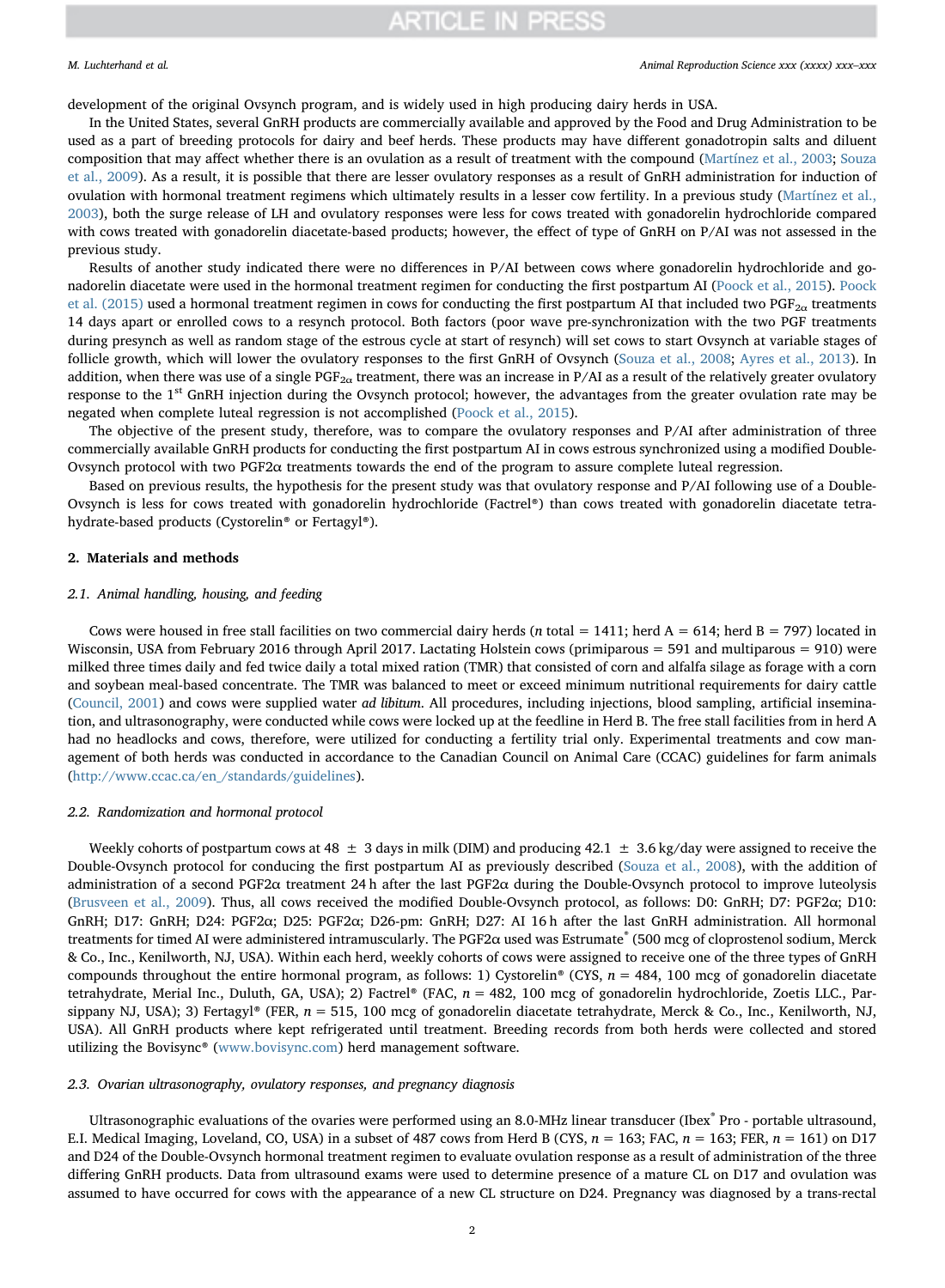ultrasound examination 32 days after timed AI and reconfirmed 60 days after AI. Pregnancy loss was assumed for cows diagnosed pregnant on the first ultrasound exam on day 32, but were detected to be non-pregnant on day 60 post AI.

### 2.4. Blood sampling and hormonal assay

To quantify circulating progesterone (P4) concentrations at the time of GnRH administration on D17, blood samples were collected by coccygeal venipuncture immediately prior to the administration of GnRH on D17 in a subset of cows in Herd B ( $n = 487$ ). Refrigerated samples were centrifuged (3000 x g for 20 min) within 1 h after collection and stored at  $-$  20 °C until assayed for P4 concentrations. Circulating P4 was evaluated from unextracted sera using an antibody-coated-tube RIA kit (Diagnostic Products Corporation, Los Angeles, CA). The average intra-assay coefficient of variation was 8.0%.

## 2.5. Statistical analyses

Binomially-distributed data (ovulation to GnRH on D17 and P/AI) were analyzed using logistic regression with the GLIMMIX procedure of SAS (version 9.4). Explanatory variables considered for inclusion in the models were treatment, farm, month of AI, parity (primiparous compared with multiparous), circulating P4 concentrations at time of GnRH administration, ovulatory response as a result of administration of GnRH on D17, and meaningful two-way interactions. For the final logistic regression model, there was removal of variables by a backward elimination based on the Wald statistics criterion when  $P > 0.20$ . The variables that were included in the final model for analysis of fertility were: treatment, parity, and interaction between treatment and parity. The final model for estimating ovulation response also included circulating P4 concentrations at the time of GnRH administration and its interaction with GnRH treatment. In addition, the variable "cow" was included in all models as a random variable. The Logistic procedure of SAS (9.4) was utilized to produce continuous logistic regression curves for predicted ovulatory responses as a result of administration of the GnRH products when there were differing concentrations of circulating P4 on D17 of the Double-Ovsynch hormonal treatment regimen. Tendency was assumed for P-values between 0.05 and 0.10, and significance when the P-value was less than 0.05. All values are presented as LSmeans unless stated otherwise.

## 3. Results

Ovulatory response on D17 after treatment with the Double-Ovsynch hormonal regimen tended to differ as a result of type of GnRH salt compound administered. With use of the regression model, there was detection of a trend ( $P = 0.07$ ) for a lesser ovulation rate when there was administration of hydrochloride-based GnRH compared with the Diacetate salt. Ovulation response as a result of administration of GnRH salts on D17 did not differ with administration of the three commercial GnRH products ([Fig.1](#page-3-0)).

Circulating concentrations of P4 at D17 of Double-Ovsynch did not differ as a result of treatment with the different GnRH salts and averaged 3.7  $\pm$  0.3, 3.5  $\pm$  0.3, and 3.3  $\pm$  0.3 in the CYS, FAC, and FER treatment groups, respectively. Similarly, proportion of cows with a CL on D17 of Double-Ovsynch was similar among the treatment groups (CYS = 98.4%; FAC = 95.3%; FER = 95.0%). As a result of a more precise analysis for predicted ovulatory responses as indicated by differing circulating P4 concentrations on D17, there were indications of lesser ovulation rates for cows treated with gonadorelin hydrochloride than cows treated with gonadorelin diacetate, as well as for cows treated with FAC compared with FER and CYS ([Fig. 2\)](#page-4-0). In addition, when there were greater P4 concentrations at the time of GnRH administration on D17, ovulatory response to the GnRH salt treatments was less ( $P < 0.01$ ) for all treatment groups ([Fig. 2\)](#page-4-0). There was also no interaction in terms of ovulation response between P4 concentration on D17 and type of salt or GnRH product administered [\(Fig. 2](#page-4-0)).

Pregnancy per AI results at 32 days post TAI tended to differ among GnRH products and was greater for FER and CYS than FAC according to the Tukey-grouping analysis statistical approach [\(Table 1\)](#page-4-1). In addition, P/AI was greater for cows treated with gonadorelin diacetate products than for cows treated with gonadorelin hydrochloride [\(Table 1](#page-4-1)). Similarly, at 60 d after TAI, P/AI differed among groups and was greater for cows treated with FER and CYS than FAC, and was also greater for cows treated with gonadorelin diacetate than cows treated with gonadorelin hydrochloride [\(Table](#page-4-1) 1). Pregnancy loss between 32 and 60 d after TAI did not differ as a result of treatment with different GnRH products or GnRH salts [\(Table 1](#page-4-1)).

# 4. Discussion

A GnRH treatment induces a surge release of LH and FSH from the anterior pituitary and ovulation from a dominant follicle ([Vasconcelos et al., 1999;](#page-6-6) [Giordano et al., 2012,](#page-5-3) [2013\)](#page-6-7). Interestingly, there were indications from results in a previous study that there was a lesser amplitude of the induced LH surge and ovulatory response in cows treated with gonadorelin hydrochloride compared to cows treated with gonadorelin diacetate [\(Martínez et al., 2003\)](#page-6-3). These previous findings may indicate the lesser ovulatory responses as well as lesser P/AI in the current trial occurred because of a lesser amplitude of the induced preovulatory LH release when there was administration of gonadorelin hydrochloride as compared with what occurred as a result of the other GnRH salt treatments. The exact mechanism by which gonadorelin diacetate induces a greater GnRH-induced surge release of LH and subsequent ovulatory response and possibly fertility is unknown, but results of the present study indicate the lesser ovulation response to gonadorelin hydrochloride is independent of circulating P4 concentrations at the time of GnRH administration. Perhaps the hydrochloride salt has a lesser capacity to be transported to the GnRH receptors of the anterior pituitary. Alternatively, the two salts may differ in half life in circulation which could lead to lesser efficacy of the GnRH hydrochloride salt compound. Furthermore, these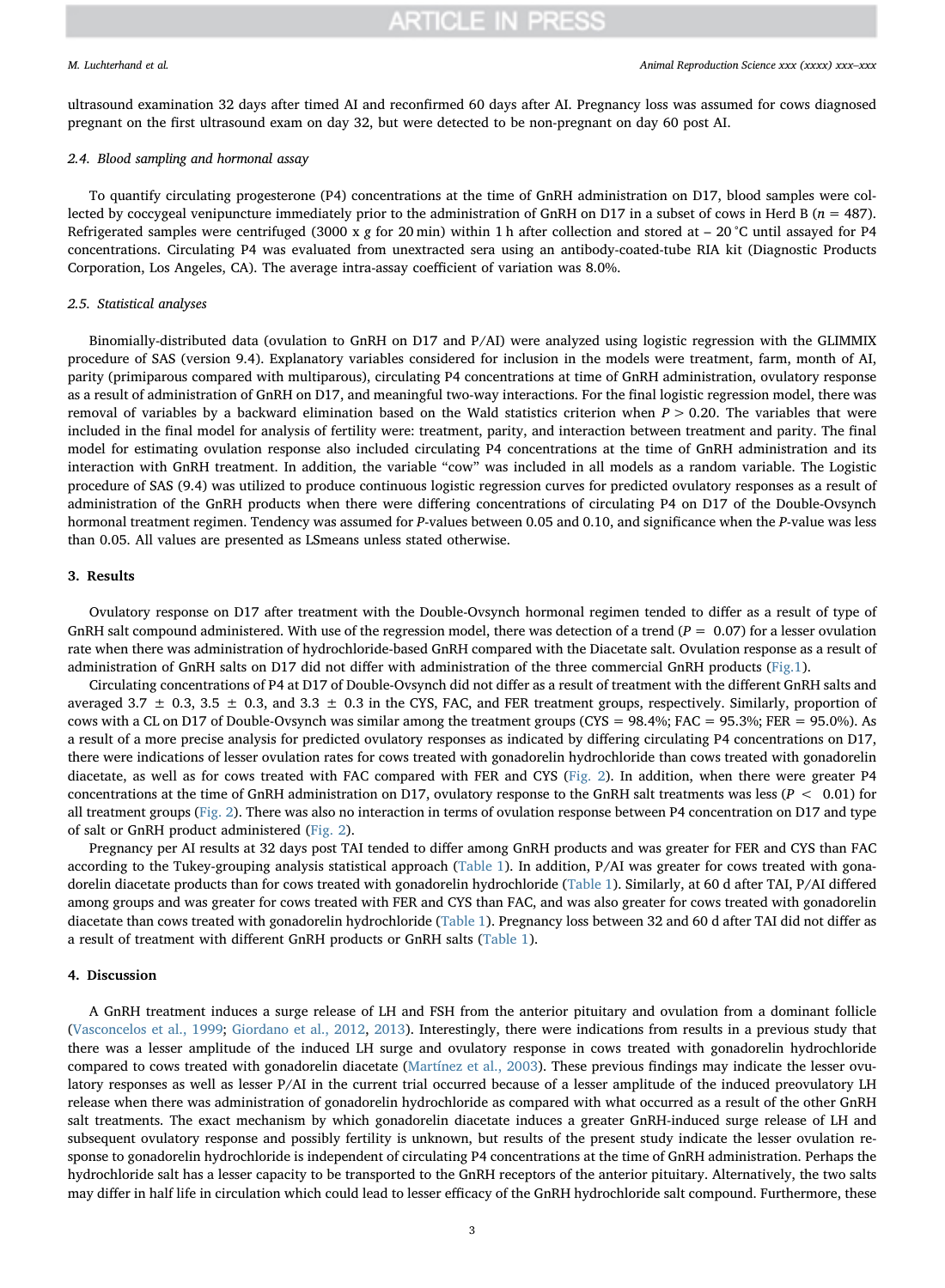#### <span id="page-3-0"></span>M. Luchterhand et al. *Animal Reproduction Science xxx (xxxx) xxx–xxx*



Fig. 1. Ovulation response with use of different GnRH products (Cystorelin vs Factrel vs Fertagyl – upper panel) or GnRH Salt (Hydrochloride vs Diacetate – lower panel) on ovulation response as a result of GnRH administration on D17 during the Double-Ovsynch protocol in lactating Holstein cows; Tendency was assumed for P-values between 0.05 and 0.10, and significance when P-value was less than 0.05; All values are presented as LSmeans.

differing GnRH salt compounds may have different tissue perfusion patterns that contribute to variation in capacity to induce LH release from the anterior pituitary. Basic research exploring pharmacological features of these differing GnRH salts is lacking and if conducted would lead to an enhanced understanding of the biological effects of these GnRH salts.

The findings from conducting the logistic regression analysis indicate that the greater the circulating P4 concentrations the lesser the ovulation induction with use of all types of GnRH products and salts in the current study, and these findings are consistent with those from previous reports. For example, [Giordano et al. \(2012\)](#page-5-3) also evaluated the ovulation-induction effect of circulating P4 concentrations at the time of the GnRH treatment. Cows with greater (3.5 ng/mL) P4 concentrations had a lesser amplitude of the GnRH-induced LH release than cows with lesser (0.2 ng/mL) P4 concentrations (3.3 compared with 15.7 ng/mL). When there is consideration of previous and present research findings, it is obvious when P4 concentrations exceed 1 ng/mL the amount of LH secreted as a result of GnRH administration is less [\(Giordano et al., 2012](#page-5-3)). In a subsequent study, [Giordano et al. \(2013\)](#page-6-7) evaluated the effect of relatively larger GnRH doses on ovulatory response. Interestingly, doubling the GnRH dose resulted in an increase in ovulatory response only in cows with P4 concentrations exceeding 1 ng/mL at the time of GnRH administration, and there was no effect of GnRH dose in cows with P4 concentrations of < 1 ng/mL. Thus, depending on the reproductive management schedule used on a farm and the stage of the estrous cycle at beginning of the reproductive programs, increasing the GnRH dose might be something to be explored by the herd veterinarian to maximize synchronization in the breeding protocol.

Results from the current study are not consistent with those of a previous study [\(Poock et al., 2015\)](#page-6-5) where there was no differences in ovulation induction response when there was administration of gonadorelin hydrochloride and gonadorelin diacetate salts. These differences in results are likely due to the type of synchronization protocol utilized in the two studies. [Poock et al. \(2015\)](#page-6-5) used a Pre-synch hormonal treatment regimen with two PGF2α treatments followed by Ovsynch 2 weeks later for cows at first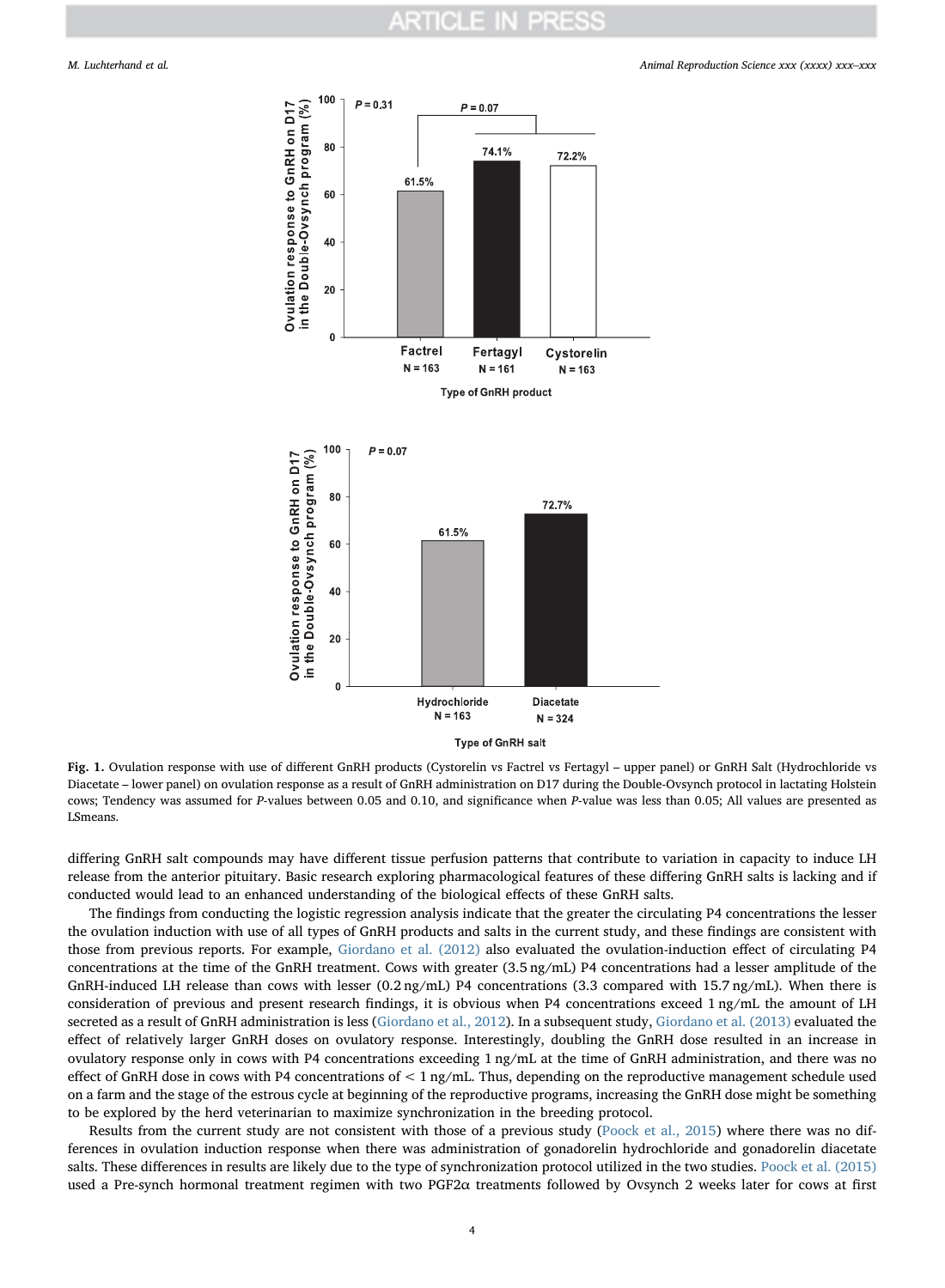<span id="page-4-0"></span>

Fig. 2. Estimated effect of GnRH product (Cystorelin vs Factrel vs Fertagyl – upper panel) or GnRH Salt (Hydrochloride vs Diacetate Tetrahydrate – lower panel) on ovulation response to GnRH administration on D17 of the hormonal treatment regimen as affected by circulating P4 concentrations during the Double-Ovsynch protocol in lactating Holstein cows.

### <span id="page-4-1"></span>Table 1

Effect of GnRH product on pregnancies per AI (P/AI) and pregnancy loss in lactating Holstein cows treated with the Double-Ovsynch protocol for conducting the first postpartum AI.

|                    | Factrel           | Fertagyl   | Cystorelin | GnRH product | $GnRH$ Salt <sup>1</sup> |
|--------------------|-------------------|------------|------------|--------------|--------------------------|
|                    | $n = 482$         | $n = 515$  | $n = 484$  | P-value      | $P$ -value               |
| $P/AI$ 32d $(\% )$ | 44.1              | 49.3       | 51.3       | 0.07         | 0.03                     |
| $P/AI$ 60d $(\% )$ | 42.0 <sup>a</sup> | $47.8^{b}$ | $49.8^{b}$ | 0.04         | 0.02                     |
| Preg loss $(\%)$   | 4.7               | 3.1        | 2.8        | 0.42         | 0.26                     |

Means with different letters (a,b) within each line are different,  $P < 0.05$ .

<span id="page-4-2"></span><sup>1</sup> Contrast: Factrel (gonadorelin hydrochloride) compared with Fertagyl + Cystorelin (gonadorelin diacetate tetrahydrate).

postpartum AI and cows found non-pregnant after a previous AI and as a result the Ovsynch protocol initiated at random stages of the estrous cycle. In the current study, however, there was only cows included to conduct the first postpartum AI with the Double-Ovsynch protocol to ensure most of the cows were in the same stage of the estrous cycle at the time of initiation of the Ovsynch hormonal treatment regimen. This treatment approach ensures there was a LH-responsive follicle at the time of initiation of the Ovsynch treatment regimen in most of the cows (D17 of Double-Ovsynch). Double-Ovsynch increases proportion of cows ovulating to the first GnRH administration of the Ovsynch compared with use of the standard pre-synch regimen with two PGF2α treatments ([Souza et al., 2008\)](#page-6-2). Cows having ovulations as a result of administration of the first GnRH treatment of Ovsynch hormonal regimen generally have greater P/AI than cows in which ovulations do not occur ([Chebel et al., 2006](#page-5-4); [Galvão et al., 2007;](#page-5-5) [Giordano et al.,](#page-6-7) [2013;](#page-6-7) [Carvalho et al., 2015b](#page-5-6)). When complete luteal regression at the end of the Double-Ovsynch protocol does not occur, the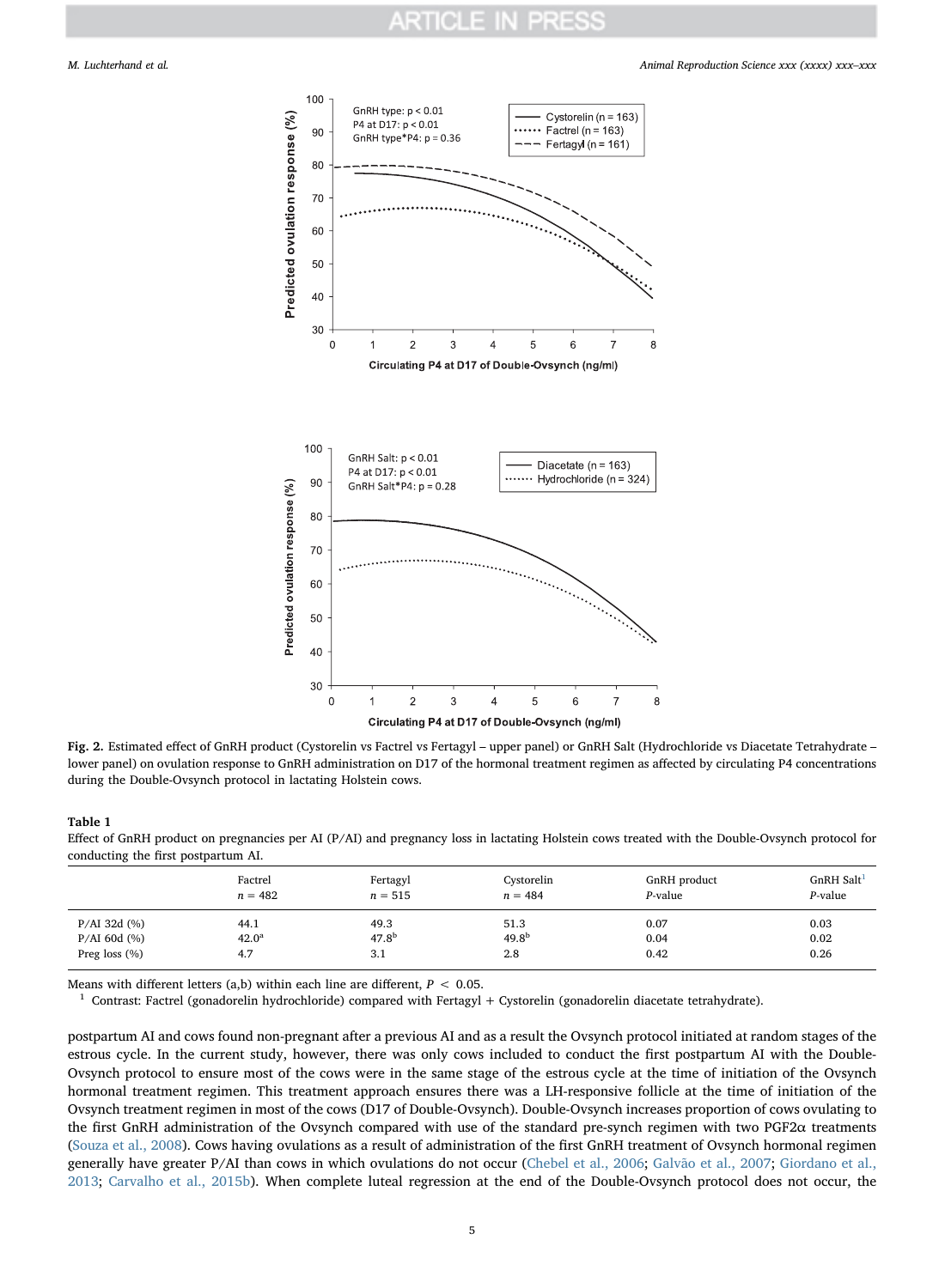### M. Luchterhand et al. *Animal Reproduction Science xxx (xxxx) xxx–xxx*

expected increase in P/AI in cows having ovulations as a result of GnRH administration on D17 might be negated [\(Wiltbank et al.,](#page-6-8) [2011a](#page-6-8); [Ribeiro et al., 2012](#page-6-9); [Carvalho et al., 2015a;](#page-5-7) [Stevenson, 2016\)](#page-6-10). This is the primary reason why two PGF2α treatments were used in the current experimental design. Thus, it is possible that in the study of [Poock et al. \(2015\)](#page-6-5) there was not detection of differences when there was administration of different gonadorelin salts in terms of fertility because in the design of the previous study there was use of a single  $PGF_{2\alpha}$  treatment to induce luteolysis during Ovsynch, which may cause incomplete CL regression possibly diluting the effects of better ovulatory capacity from differing GnRH products and making it difficult to interpret the effects of differing GnRH products on P/AI.

Incomplete luteal regression has a profound negative impact on P/AI ([Carvalho et al., 2015a;](#page-5-7) [Fricke et al., 2015;](#page-5-8) [Wiltbank et al.,](#page-6-11) [2015\)](#page-6-11). The bovine corpus luteum begins to acquire luteolytic capacity approximately 7 days after ovulation ([Momont and Sequin,](#page-6-12) [1984\)](#page-6-12); thus, cows having ovulations as a result of the  $1<sup>st</sup>$  GnRH of the Ovsynch treatment regimen are likely to have a greater incidence of incomplete luteal regression when a single  $PGF_{2\alpha}$  treatment is used ([Lopes et al., 2013](#page-6-13)). This possibly explains, at least partially, why in the study of [Poock et al. \(2015\)](#page-6-5) there was failure to detect differences in fertility when comparing different GnRH products.

The improved fertility following greater ovulation responses as a result of GnRH administration at the beginning of the Ovsynch (D17 in Double-Ovsynch) associated with complete luteolysis and are likely related to an enhanced embryo quality. There has been evaluation of the effect of ovulatory response to the first GnRH administration of Ovsynch treatment regimen on subsequent embryo development on day 7 after AI [\(Cerri et al., 2009](#page-5-9)). Although fertilization rate did not differ, based on ovulatory responses of cows to the first GnRH administration of the Ovsynch treatment regimen (87.5% compared with 83.3%), the percentage of embryos classified as excellent and good quality was substantially less (38.9% compared with 77.5%) and the percentage of degenerate embryos was greater (22.2% compared with 5.0%) for cows that did not have ovulations. The lesser quality of embryos from cows failing to have ovulations as a result of the first GnRH administration of the Ovsynch treatment regimen was attributed to ovulation from persistent/ aged follicles. Ovulation as a result of GnRH administration at beginning of Ovsynch-like treatment regimens appears to be a very important response for fertility to occur due to a more consistent stage of dominant follicle development at the end of the treatment regimen, which eventuates in development of embryos of greater quality on day 7 after AI ([Vasconcelos et al., 1999](#page-6-6); [Cerri et al., 2009;](#page-5-9) [Wiltbank et al., 2011b\)](#page-6-14).

## 5. Conclusion

In conclusion, the use of the gonadorelin hydrochloride-based GnRH salt (Factrel) tended to result in lesser ovulations on D17 of the Double-Ovsynch compared to use of the diacetate tetrahydrate salts (Fertagyl and Cystorelin). Interestingly, these differences in ovulatory response with different GnRH products were unrelated to P4 concentrations at the beginning of the Ovsynch. As a result, P/ AI 60 days post AI was less for cows treated with Factrel during Double-Ovsynch compared to cows treated with either Fertagyl or Cystorelin, presumably, due to lesser ovulation responses as a result of these treatments at critical times during the Double-Ovsynch program.

# Author statement

The authors verify that they have no competing interests with the work presented in this manuscript. This study was supported by Merck Animal Health, E.I. Medical Imaging, and Bovisync® herd management software.

### Acknowledgments

The authors thank participating herds, their vet practitioners, and all their staff for their collaboration during the study.

## References

- <span id="page-5-0"></span>[Ayres, H., Ferreira, R., Cunha, A., Araújo, R., Wiltbank, M., 2013. Double-Ovsynch in high-producing dairy cows: e](http://refhub.elsevier.com/S0378-4320(18)30850-9/sbref0005)ffects on progesterone concentrations and ovulation [to GnRH treatments. Theriogenology 79, 159](http://refhub.elsevier.com/S0378-4320(18)30850-9/sbref0005)–164.
- <span id="page-5-2"></span>Brusveen, D.J., Souza, A.H., Wiltbank, M.C., 2009. Effects of additional prostaglandin F2α and estradiol-17β [during Ovsynch in lactating dairy cows. J. Dairy Sci. 92,](http://refhub.elsevier.com/S0378-4320(18)30850-9/sbref0010) 1412–[1422.](http://refhub.elsevier.com/S0378-4320(18)30850-9/sbref0010)
- <span id="page-5-7"></span>[Carvalho, P.D., Fuenzalida, M.J., Ricci, A., Souza, A.H., Barletta, R., Wiltbank, M.C., Fricke, P.M., 2015a. Modi](http://refhub.elsevier.com/S0378-4320(18)30850-9/sbref0015)fications of Ovsynch improve fertility during re[synchronization: evaluation of presynchronization with gonadotropin-releasing hormone 6 d before initiation of Ovsynch and addition of a second prostaglandin](http://refhub.elsevier.com/S0378-4320(18)30850-9/sbref0015) F2α [treatment. J. Dairy Sci. 98, 8741](http://refhub.elsevier.com/S0378-4320(18)30850-9/sbref0015)–8752.
- <span id="page-5-6"></span>[Carvalho, P.D., Wiltbank, M.C., Fricke, P.M., 2015b. Manipulation of progesterone to increase ovulatory response to the](http://refhub.elsevier.com/S0378-4320(18)30850-9/sbref0020) first GnRH treatment of an Ovsynch protocol in lactating dairy cows receiving first timed artifi[cial insemination. J. Dairy Sci. 98, 8800](http://refhub.elsevier.com/S0378-4320(18)30850-9/sbref0020)–8813.

<span id="page-5-9"></span>[Cerri, R.L.A., Rutigliano, H.M., Chebel, R.C., Santos, J.E.P., 2009. Period of dominance of the ovulatory follicle in](http://refhub.elsevier.com/S0378-4320(18)30850-9/sbref0025)fluences embryo quality in lactating dairy cows. [Reproduction 137, 813](http://refhub.elsevier.com/S0378-4320(18)30850-9/sbref0025)–823.

- <span id="page-5-4"></span>[Chebel, R.C., Santos, J.E.P., Cerri, R.L.A., Rutigliano, H.M., Bruno, R.G.S., 2006. Reproduction in dairy cows following progesterone insert presynchronization and](http://refhub.elsevier.com/S0378-4320(18)30850-9/sbref0030) [resynchronization protocols. J. Dairy Sci. 89, 4205](http://refhub.elsevier.com/S0378-4320(18)30850-9/sbref0030)–4219.
- <span id="page-5-1"></span>[Council, N.R., 2001. Nutrient Requirements of Dairy Cattle: 2001. National Academies Press.](http://refhub.elsevier.com/S0378-4320(18)30850-9/sbref0035)
- <span id="page-5-8"></span>[Fricke, P.M., Wiltbank, M.C., Carvalho, P.D., Giordano, J.O., 2015. Fertility programs to achieve high 21-d pregnancy rates in high-producing Holstein dairy herds.](http://refhub.elsevier.com/S0378-4320(18)30850-9/sbref0040) Pages 15–[27. Proc. Dairy Cattle Reprod. Counc. Conf. Dairy Cattle Reproduction Council](http://refhub.elsevier.com/S0378-4320(18)30850-9/sbref0040).
- <span id="page-5-5"></span>[Galvão, K.N., Sá Filho, M.F., J.E.P, Santos, 2007. Reducing the interval from presynchronization to initiation of timed arti](http://refhub.elsevier.com/S0378-4320(18)30850-9/sbref0045)ficial insemination improves fertility in dairy [cows. J. Dairy Sci. 90, 4212](http://refhub.elsevier.com/S0378-4320(18)30850-9/sbref0045)–4218.

<span id="page-5-3"></span>[Giordano, J.O., Fricke, P.M., Guenther, J.N., Lopes Jr, G., Herlihy, M.M., Nascimento, A.B., Wiltbank, M.C., 2012. E](http://refhub.elsevier.com/S0378-4320(18)30850-9/sbref0050)ffect of progesterone on magnitude of the